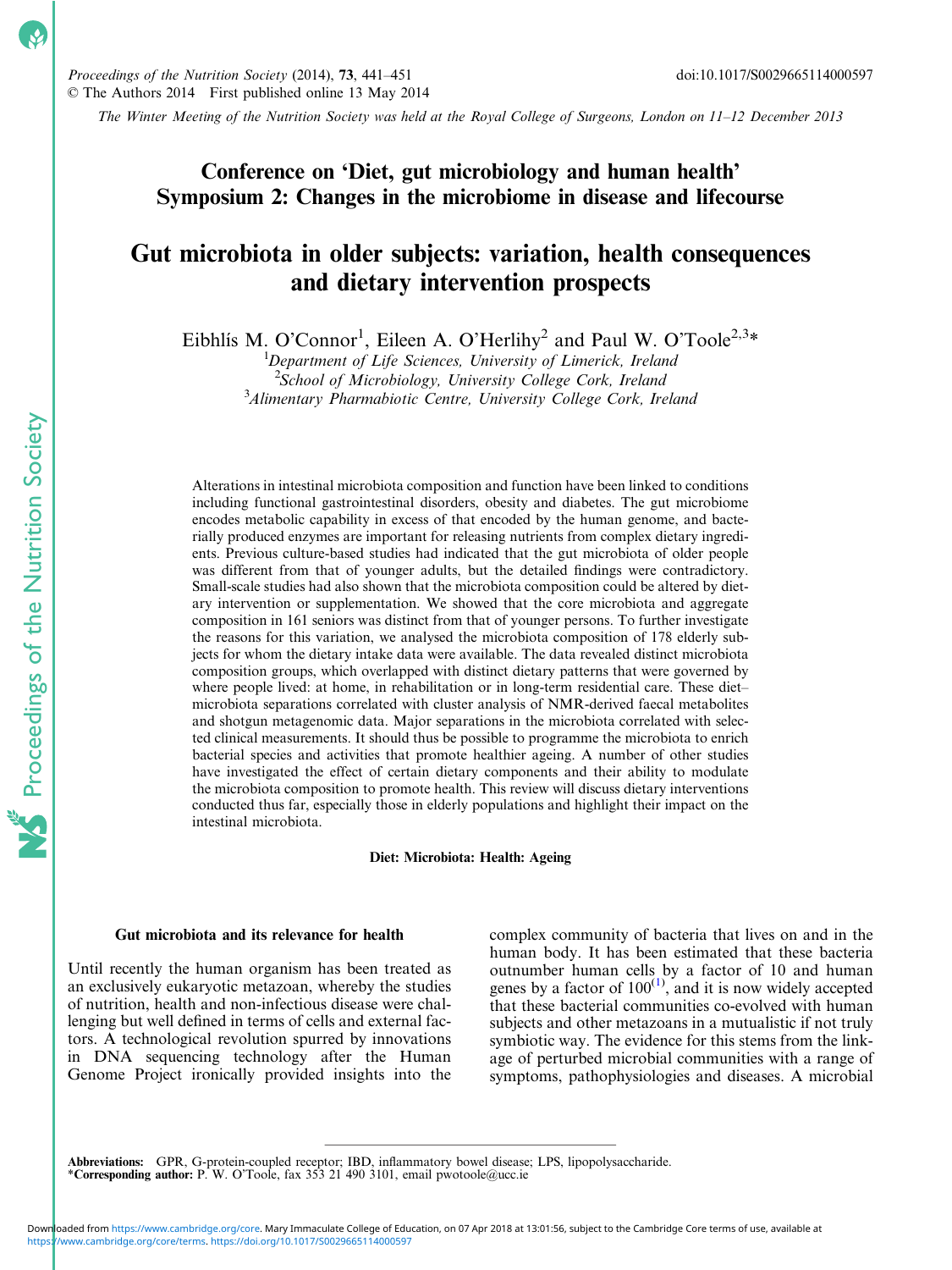<span id="page-1-0"></span>mechanism that might be involved in multiple such conditions is the documented ability of bacteria to convert dietary ingredients into bioavailable and/or bioactive metabolites, whose lack, due to altered microbiota, leads to symptomology. This paradigm can have more subtle long-term effects, including CVD, colorectal cancer and malnutrition. Expressed most simply, health studies restricted to diet and host alone have missed a major player in a holistic understanding of how diet affects health and disease. This review briefly summarises what we know about the composition and function of the gut microbiota, how it changes over the lifespan, how it relates to health and disease, and how realistic it might be to accomplish large-scale remodelling of the microbiota by dietary supplementation, in order to improve health.

## Gut microbiota and its development throughout life

The collection of bacteria in a particular environment or site is termed the microbiota; the related and often confused term 'microbiome' refers to the collection of genes or coding capacity that a particular microbiota harbours. As noted earlier, our knowledge of the human microbiome and gut microbiome has expanded dramatically in the past decade because of cultureindependent methodologies, whose main features and appropriateness for different research questions were re-cently reviewed<sup>[\(2](#page-7-0))</sup>. Although it is well established that the mucosal and faecal microbiota differ in compo-sition<sup>([3](#page-7-0)–[5](#page-7-0))</sup>, most of our knowledge of gut microbiota is actually derived from studying faecal samples, for pragmatic reasons: colonoscopic biopsy sampling of healthy individuals is not ethical, whereas faecal samples are readily available. Estimates of the complexity of the faecal microbiota vary somewhat depending on the analytical method used, and the bioinformatic processing of the data, but the community is dominated by ten major divisions or phyla $^{(6)}$  $^{(6)}$  $^{(6)}$ , among which phylum Bacteroidetes and phylum Firmicutes together often constitute more than  $90\%$  of the total population<sup>[\(7,8\)](#page-7-0)</sup>. The other major phyla are Proteobacteria, Actinobacteria, Verrucomicobia and *Lentisphaera*<sup>([6](#page-7-0)–[9\)](#page-7-0)</sup> (see Fig. 1). Two archaeal species, Methanobrevibacter smithii, predominantly, and Methanosphaera stadtmanae, are present in proportions not usually exceeding  $1\%$  in total<sup>([10](#page-7-0))</sup>. Development of lower error amplicon sequencing strategies for ribosomal RNA genes has recently estimated that there are about 195 bacterial strains in the faecal gut microbiota, representing about 101 species $(11)$ . It has been proposed that the gut microbiota of an individual can be assigned to one of the three so-called enterotypes, Bacteroides, Prevotella or Ruminococcus, depending on the abundance of these microbial genera $(12)$ . There is some evidence that rather than a single dominating microbial type, microbiota datasets from large cohorts form gradients rather than discrete clusters<sup> $(13,14)$  $(13,14)$ </sup>.

Initial studies of the faecal microbiota focused primarily on healthy adults and suggested that the dominant organisms were stably maintained in individuals $\frac{(15)}{2}$  $\frac{(15)}{2}$  $\frac{(15)}{2}$ , an observation that has recently been confirmed $(11)$ .



Fig. 1. (colour online) Phylum-level composition of the human adult faecal microbiota, derived from aggregated data of sixteen healthy controls. Phylogenetic assignments were made using the Ribosomal Database Project classifier as previously described<sup>[\(9\)](#page-7-0)</sup>.

This stability only occurred if the subjects were not receiving antibiotic treatment, and independent studies have amply demonstrated the significant alteration to microbiota composition caused by antibiotic ther- $\rm{app}^{(16-18)}$  $\rm{app}^{(16-18)}$  $\rm{app}^{(16-18)}$  $\rm{app}^{(16-18)}$  $\rm{app}^{(16-18)}$ . Although the faecal microbiota composition is stable in healthy adults, the two extremes of life, infancy and old age, are characterised by a gut microbiota in flux (reviewed also in $^{(19)}$  $^{(19)}$  $^{(19)}$ ). Infants are born essentially devoid of microbes, but are colonised by a series of displacements and successions for the first 2 years of life, until an adult-like microbiota has formed $(20-23)$  $(20-23)$  $(20-23)$ . A distinguishing feature in the infant gut microbiota is the predominance of phylum Actinobacteria, specifically Bifidobacterium spp. $(24)$ . However, the neonatal gut microbiota is very influenced by the mode of delivery, whereby infants delivered by a caesarean section initially have a gut microbiota more similar to the maternal skin and physical surroundings than a vaginal microbiota<sup>[\(25\)](#page-7-0)</sup>. There is considerable interest in the connection between the composition of the infant gut microbiota and late-life risk for asthma, allergy and autoimmune-type diseases (reviewed in<sup>[\(26\)](#page-8-0)</sup>), particularly because of the soaring rate of births by caesarean section in many countries<sup> $(27)$ </sup>. Also of particular interest is feeding modality, because human milk oligosaccharides are optimally degraded and metabolised by particular bifidobacteria present in greater levels in healthy vaginally delivered infants<sup>[\(28\)](#page-8-0)</sup>, supporting the link between breast-feeding and particular bifidobacterial species and strains.

In old age, a process occurs that superficially resembles a mirror image of neonatal gut colonisation. Culturedependent studies had suggested that the faecal microbiota of older subjects was different from that of younger adults (summarised in $^{(29)}$  $^{(29)}$  $^{(29)}$ ) but unifying trends in different studies, in different countries, were not identified $(30)$ . Although the proportion of Bacteroidetes appeared elev-ated in some studies<sup>[\(31\)](#page-8-0)</sup>, it was reduced, and Bacteroides species diversity was reduced, in others<sup>([32](#page-8-0))</sup>. Advancing age in human subjects is often accompanied by frailty, but also by persistent activation of the innate immune

Downloaded from [https://www.cambridge.org/core.](https://www.cambridge.org/core) Mary Immaculate College of Education, on 07 Apr 2018 at 13:01:56, subject to the Cambridge Core terms of use, available at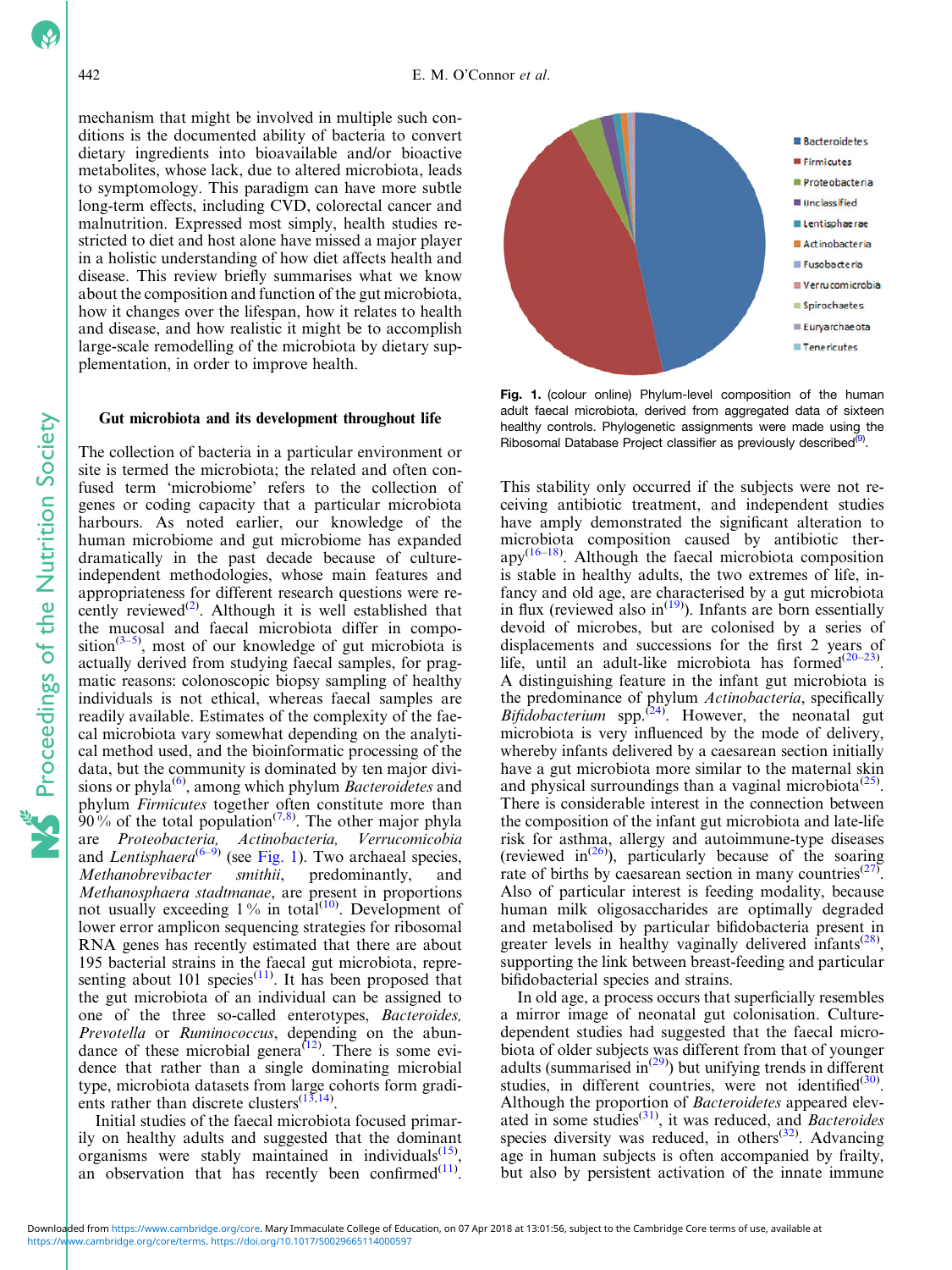Proceedings of the Nutrition Society

**NS** Proceedings of the Nutrition Society

system, the so-called inflammaging, that may contribute to frailty<sup>[\(33\)](#page-8-0)</sup>. It was therefore interesting that altered micro-biota was reported in frail older subjects<sup>[\(34\)](#page-8-0)</sup>, although the number of subjects was relatively small. Proportions of lactobacilli were significantly depleted (twenty-sixfold), while the abundance was also reduced for the *Bacteroides* Prevotella group (threefold) and the Faecalibacterium *prausnitzii* group (fourfold)<sup>([34](#page-8-0))</sup>. Testing the hypothesis that altered gut microbiota in the elderly might be associated with health loss including frailty and inflammation was one of the aims of the ELDERMET project in Cork, Ireland (see later). Other groups using other cultureindependent methods have also identified differences between the gut microbiota of younger v. older subjects. Rajilic-Stojanovic et al. reported increases in proportions of Actinobacteria (Actinomycetes and Atopobium), streptococci and lactobacilli in ten older subjects compared with ten younger, and reductions in proteobacteria and Bacteroides<sup>([6](#page-7-0))</sup>. The same phylogenetic microarray was used by Biagi et al. to study microbiota changes in older subjects and centenarians<sup> $(35)$  $(35)$ </sup>. In the cluster containing the highest number of centenarians, the microbiota was characterised by higher proportions of Proteobacteria and Bacilli, and decreased levels of Clostridium cluster XIVa bacteria. Decreased Bacteroides abundance was not associated with ageing, and centenarians tended to harbour Archaea more frequently than the elderly or young adults<sup>([35](#page-8-0))</sup>.

## Gut microbiota alterations in disease

One of the drivers for research into gut microbiota is the fact that alterations in the normal composition or function have been linked to a wide range of diseases (reviewed in<sup>[\(36,37\)](#page-8-0)</sup>). It is beyond the scope of this review to describe in detail the evidence for these linkages. The diseases with the strongest evidence for microbiota linkages include obesity (see later), inflammatory bowel disease (IBD), type-2 diabetes, disease-related malnutrition, and there is increasing evidence for a colorectal cancer linkage. IBD can be described as an abnormal immune response to normal gut bacteria, in which pre-disposing genetic factors combine with environmental factors<sup>([38,39](#page-8-0))</sup>. The microbiota is different in IBD patients compared with controls $(40,41)$  $(40,41)$ , and loss of F. prausnitzii, which ameliorates symptoms in animal models of colitis<sup> $(42)$ </sup>, is a feature of the altered microbiota of some IBD patients. Microbiota alterations have been reported in type-2 diabetes<sup> $(43,44)$  $(43,44)$ </sup>, and although mechanistic links have yet to be determined, it is relevant that faecal microbiota transplantation has proven effective for treating glucose insensitivity in patients with metabolic syndrome<sup>([45](#page-8-0))</sup>. Gordon and co-workers reported an intriguing synergy between a particular microbiota (associated with the severe malnutritional wasting disease Kwashiorkor) and environmental factors (nutrition and disease burden) to produce full symptoms of the disease<sup>([46](#page-8-0))</sup>. Colon cancer is the number two ranking cancer diagnosis globally<sup>([47](#page-8-0))</sup>, and there is an emerging literature linking the gut microbiota as a risk factor for colorectal cancer, particularly Fusobacterium nucelatum<sup>([48](#page-8-0)-[52](#page-8-0))</sup>. For this and

most of the other disease linkages, the precise microbial species and mechanisms are unknown. Once they are identified, the potential for nutrition to modulate lifetime risk for these diseases will be an exciting research endeavour.

### The interaction of gut microbes with nutrition

The gut microbiota influences a number of nutritionrelated functions, from digestion and energy provision, fermentation, lipid storage, to the production of specific micronutrients  $(Fig. 2)^{(53)}$  $(Fig. 2)^{(53)}$  $(Fig. 2)^{(53)}$  $(Fig. 2)^{(53)}$ . The preponderance of research focus has concentrated on dietary carbohydrate and lipid metabolism and their direct effects on the gut microbiota, but the gut microbiota also contributes to total host micronutrient production and status including a number of essential B vitamins (including folate, riboflavin, vitamin  $B_{12}$ , niacin and pyridoxine<sup>[\(54\)](#page-8-0)</sup>) and vitamin  $K^{(55,56)}$  $K^{(55,56)}$  $K^{(55,56)}$ . In addition, other activities of the gut microbiota may have indirect diet-dependent interactions. For example, recent evidence suggests that differences in host genotype that affect the mucus carbohydrate composition of the distal gut interact with diet to alter the composition and function of resident microbes in a diet-dependent manner<sup>([57](#page-8-0))</sup>.

The gut microbiota and its metabolic activities respond to and alter according to habitual diet; this has been shown across a number of population subgroups, including the elderly. Age-related dietary changes can occur for several reasons, including loss of oral mechanical function, taste and appetite. These changes may result in an increased consumption of low-nutrient dense/high-fat/ sugar foods and a reduction in dietary intakes of plantbased foods. The ELDERMET study recently reported different intestinal microbial populations among those aged over 65 years who consume a diet enriched in animal products and food with high glycaemic index. These individuals contained a greater abundance of Bacteroides and Alistipes species in their microbiota while those consuming a healthier diet (high in plant-based foods) harboured an abundance of bacteria from the genus  $Prevotella$ <sup>[\(58\)](#page-8-0)</sup>.

These findings are in agreement with other findings, albeit in different population groups<sup> $(59,60)$  $(59,60)$ </sup>. In the ELDERMET cohort, change of living environment from community to long-term residential care was associated with a dramatic change in dietary quality and diversity (indicated by a low Healthy Food Diversity index) which correlated with a subsequent reduction in gut microbiota diversity. In addition, those with poorer dietary and microbiota diversity had a concomitant decrease in functional independence (i.e. they were more frail), they had increased levels of serum cytokine markers of inflammation, lowered concentrations of SCFA in their faeces, as well as negative correlations with other clinical parameters $(58)$  $(58)$  $(58)$ .

### Gut microbiota and lipid storage/metabolism

The gut microbiota is thought to influence lipid storage by affecting nutrient acquisition and energy regulation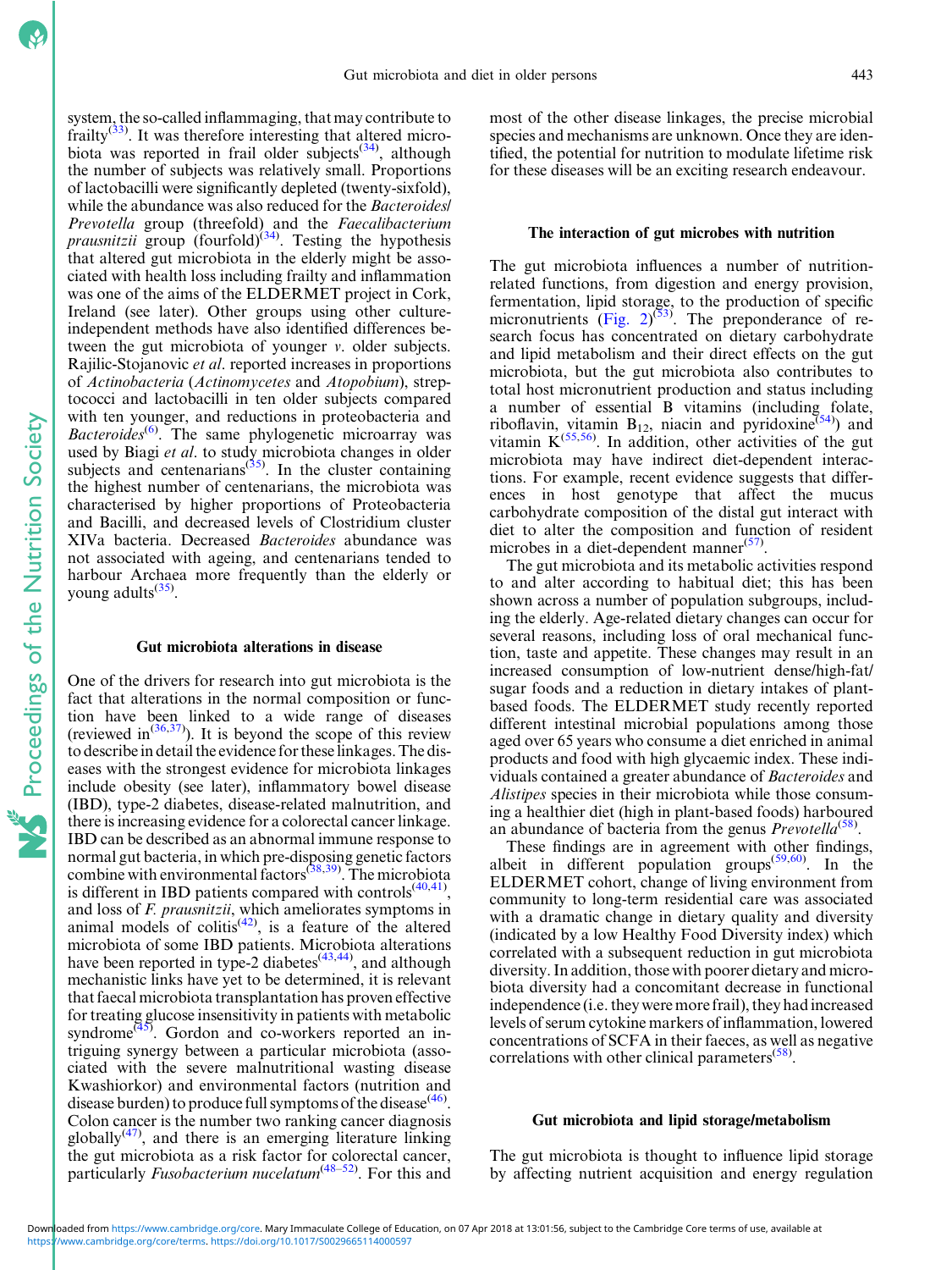<span id="page-3-0"></span>

Fig. 2. (colour online) Interaction between diet, gut microbiota and nutritional status (taken with permission from<sup>([53](#page-8-0))</sup>). LPS, lipopolysaccharide.

**Proceeding of the host, thereby playing a role in the development of obesity, insulin resistance and diabetes, biotin pearlies of the host, thereby playing a role in the development of obesity, insulin resistance and dia** of obesity, insulin resistance and diabetes (for a detailed review, see<sup>[\(61\)](#page-8-0)</sup>). As a product of fermentation, some gut microbes produce SCFA, which are important energy sources for the host. SCFA have been shown to regulate glucose homoeostasis by regulating the secretion of a number of gastrointestinal hormones including glucosedependent insulinotropic polypeptide, glucagon-like peptide 1 (an incretin hormone, responsible for increased insulin secretion)<sup>[\(62\)](#page-8-0)</sup> and glucagon-like peptide 2, and pep-tide YY<sup>[\(63\)](#page-8-0)</sup>. However, the molecular pathways underpinning these beneficial effects of SCFA are largely unknown. In addition, free fatty-acid receptors, located on the colonic enteroendocrine L-cells known as free fatty-acid receptor 2 and free fatty-acid receptor 3 (also known as G-protein-coupled receptor (GPR)43 and GPR41), are responsible for the release of glucagon-like peptide 1 among other anorectic hormones<sup>[\(64\)](#page-8-0)</sup>. In a recent study, Kimura et  $al$ .<sup>([65](#page-8-0))</sup> showed that the SCFA receptor GPR43 links the metabolic activity of the gut microbiota with host body energy homoeostasis. GPR43-deficient mice were obese on a normal diet, whereas mice overexpressing GPR43 (and specifically in adipose tissue) remained lean even when fed a high-fat diet. A normal phenotype prevailed in those raised under germ-free conditions or after antibiotic treatment; however, SCFA-mediated activation of GPR43-suppressed insulin signalling in adipocytes, which inhibited lipid accumulation in adipose tissue and promoted the metabolism of unincorporated lipids and glucose in other

tissues. These findings establish GPR43 as a sensor for excessive dietary energy, thereby controlling body energy utilisation while maintaining metabolic homoeostasis.

There are three main theories as to how the microbiota might be a determining factor for obesity: energy harvest, signalling and inflammation–adipogenesis. The earliest propounded of these theories was that the obesogenic microbiota was characterised by an altered Firmicutes: Bacteroidetes ratio. In fact, the contribution of various bacterial groups to the development of obesity in human subjects remains controversial with conflicting evidence regarding the representation of Bacteroidetes in obese and non-obese individuals. A study conducted with obese and non-obese adults on low-energy diets revealed that the relative proportion of Bacteroidetes was lower in obese individuals compared with lean subjects<sup>[\(66\)](#page-9-0)</sup>. However, a subsequent study by Duncan et  $al^{(67)}$  $al^{(67)}$  $al^{(67)}$  detected no difference in the proportion of Bacteroidetes measured in faecal samples from obese and lean individuals on weight-loss diets but did note a reduction in butyrate producing Firmicutes in obese subjects. In contrast, Schwiertz et al.<sup>([68](#page-9-0))</sup> found that the ratio of Firmicutes to Bacteroidetes changed in favour of the Bacteroidetes in overweight and obese subjects while recently Simoes et  $al$ .<sup>[\(69\)](#page-9-0)</sup> showed that intakes of energy, MUFA, n-3 PUFA, n-6 PUFA and soluble fibre had significant associations with the stool bacterial numbers. In particular, increased energy intake was associated with reduced faecal proportions of Bacteroides spp. in monozygous twins. Finally, a recent interrogation of data from the Human Microbiome Project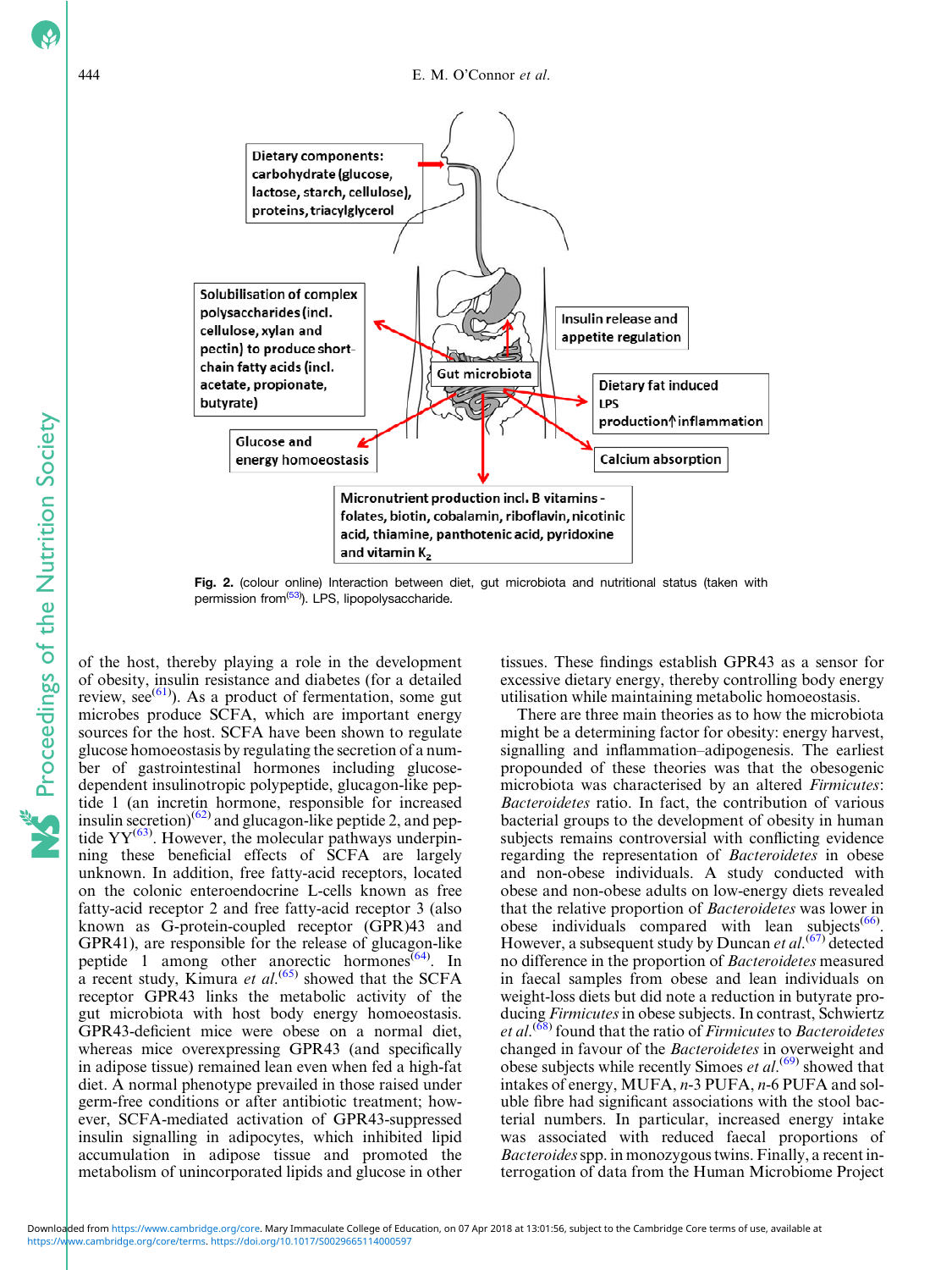and MetaHIT (an eight-country cooperation between Europe and China investigating the role of the metagenome in nutritional status and chronic disease risk) from healthy and obese individuals confirmed differences in phylum-level taxonomic composition variability between lean and obese subjects but no association was found be-tween BMI and taxonomic composition<sup>([70](#page-9-0))</sup>. The authors concluded that the effect of the microbiome on obesity may not, in fact be mediated through its taxonomic composition but rather its function, because a discrepancy can exist between closely and distant-related taxa, at a functional level. It is also important to note that the gut microbiota is potentially variable in composition and function and modifiable, depending on diet at the time of analysis; therefore, transient changes in diet affect the gut microbiota; however, longer term effects (of dietary modulation on the gut microbiota) are largely unknown. A 10-d dietary intervention caused alteration in the superficial configuration of the microbiota but not in enterotypes<sup> $(60)$ </sup>, and short-term switch to solely plant or animal diets caused similar general trends in Bacteroidetes and Firmicute abundance<sup>([71](#page-9-0))</sup>.

While the role of the intestinal microbiota in the aetiology of obesity has been elegantly demonstrated in animal models, human studies as yet have failed to concomitantly support the notion of significant phylum-level differences between obese and non-obese individuals and conclude that microbiota variation alone is not likely to cause obesity but overeating and disproportionate consumption of certain food items has the potential to alter the microbiota to one associated with increased energy harvest and reduced diversity. Although distinct taxonomic profiles have been established for lean and obese human in some populations, the relative contributions of the microbiota and diet to lean and obese phenotypes are most likely multi-faceted and regulated by a number of processes $(72,73)$  $(72,73)$ .

It is important to note that the comparison of microbial communities between seemingly disparate phenotype groups merely provides a descriptive platform and cannot, at this point, infer causality. Notwithstanding the primary influencing factors in relation to obesity (diet, lifestyle and genetics), human metagenomic biomarkers have shown much better discriminatory potential between lean and obese individuals compared to human genome markers, which only show modest varia-bility<sup>[\(74\)](#page-9-0)</sup>. In fact, the specific metagenomic species have been identified which are associated with lower weight gain<sup>([75](#page-9-0))</sup>. Furthermore, individuals with low bacterial gene counts are associated with reduced bacterial diversity, and increased inflammation and disease incidence (including type-2 diabetes and  $IBD$ )<sup>[\(76\)](#page-9-0)</sup>. Therefore, low bacterial gene richness may determine the efficacy of dietary intervention in altering clinical phenotypes.

## Gut microbiota and obesity/energy harvest

Evidence from animal models suggests that the microbiota is an important environmental factor effecting energy harvest and storage. The aetiology of

microbiota-induced obesity was established by Backhed et  $al^{(77)}$  $al^{(77)}$  $al^{(77)}$  who found that inoculation of germ-free mice with conventional-raised mouse microbiota resulted in insulin resistance and increased body fat despite reduced food intake; this appeared to occur by promoting monosaccharide absorption and inducing de novo hepatic lipogenesis. Turnbaugh et  $al^{(78)}$  $al^{(78)}$  $al^{(78)}$  confirmed this obesityinduced effect of transplantation of obese microbiota in germ-free animals and concluded that the microbiota is a significant contributing factor in the pathophysiology of obesity. However, a later study investigating the influence of different diets (low-fat, high-fat and Western diets) on body composition in germ-free and conventional mice concluded that the absence of gut microbiota does not provide a general protection from diet-induced obesity and that diet composition affects gut microbial composition to a larger extent than previously thought $^{(79)}$  $^{(79)}$  $^{(79)}$ .

Furthermore, evidence that diet plays a pivotal role in the maintenance of a lean-type microbiota has previously been established. Ridaur et  $al$ .<sup>[\(80\)](#page-9-0)</sup> showed that the microbiota of obese mice could be transformed to that of leancounterparts by cohousing, resulting in phenotypic rescue. Transformation was primarily associated with invasion by members of the Bacteroides species; a decreased abundance of which has been associated with increased energy harvest in human subjects $(73)$  and obes-ity<sup>([72,81,82](#page-9-0))</sup>. However, only a diet low in saturated fat and high in fruit and vegetables was responsible for the maintenance of the lean phenotype, whereas those consuming a diet high in saturated fat and low in fruit and vegetables did not maintain the lean phenotype<sup>[\(80\)](#page-9-0)</sup>. Fleissner et  $al^{(79)}$  $al^{(79)}$  $al^{(79)}$  also demonstrated alteration in the faecal microbiota composition of conventional mice fed high-fat and Western diets, with the proportion of Firmicutes increasing at the expense of the Bacteroidetes with both diets. This infers a diet-dependent effect of successful microbiota transformation and establishes the transmissible and modifiable interactions between diet and intestinal microbiota and their influence on the host biology.

### Gut microbiota, inflammation and adipogenesis

Low-grade, systemic inflammation, initiated by high-fat feeding has been shown to alter the gut microbiota. The first animal study to investigate the effect of highfat feeding on systemic endotoxemia was conducted by Cani et al.<sup>[\(83](#page-9-0))</sup> and identified plasma lipopolysaccharide (LPS) as a major causative factor of systemic inflammation. In addition, this diet-induced increase in LPS appeared to increase the proportion of LPS-containing bacterial species in the gut. These findings suggest that the bacterial LPS production could trigger metabolic diseases characterised by insulin resistance and chronic lowgrade inflammation, including obesity and diabetes.

Endotoxemia, namely activation of host-derived inflammatory mediators that induce systemic low-grade inflammation, occurs in obesity, the source and mechanism of which remains controversial. The gut microbiota has been proposed as a source of endotoxin or LPS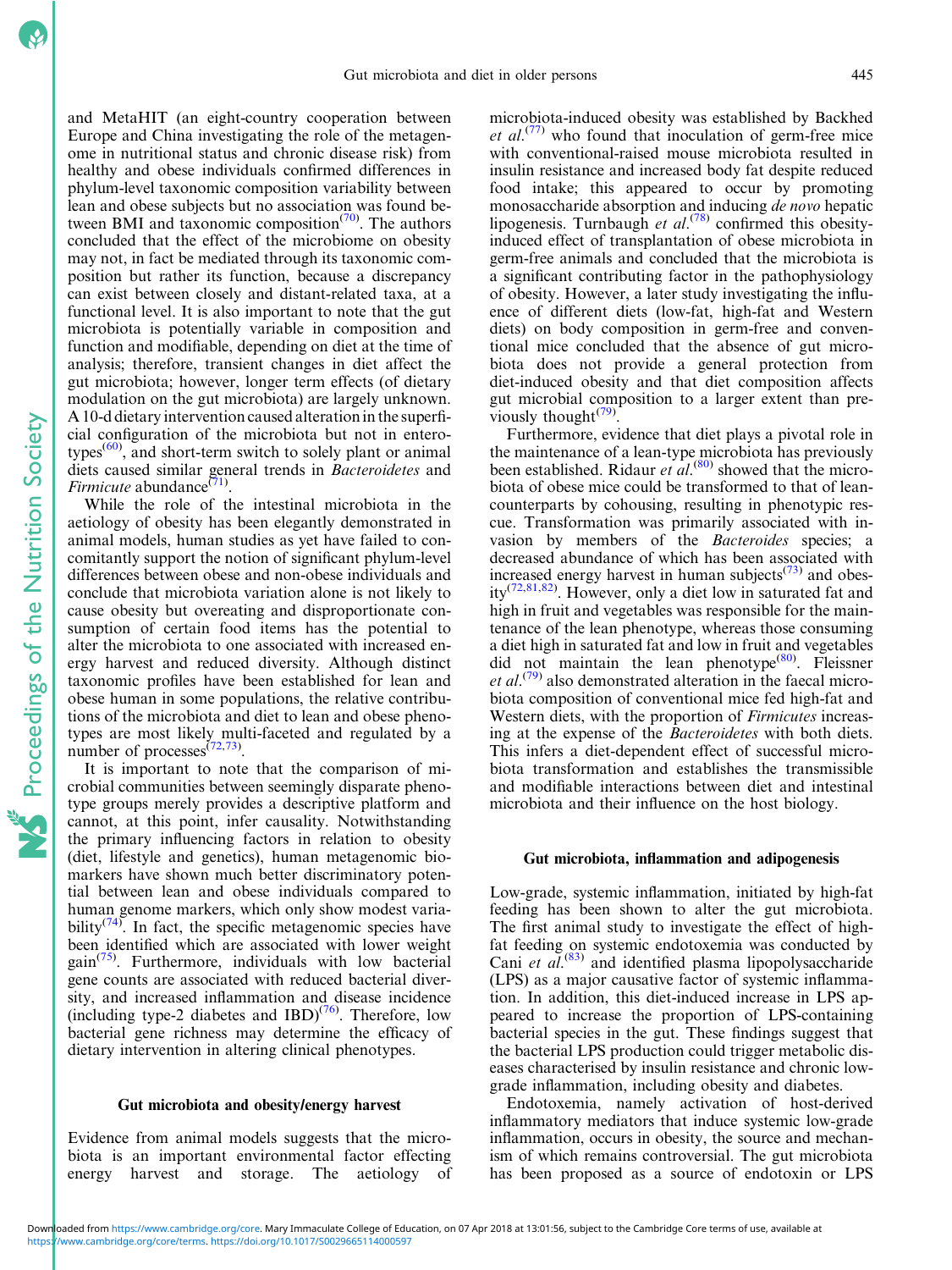which by virtue of being a major component of the Gram-negative bacterial cell wall could potentially influence intestinal permeability with changes in gut bacterial composition<sup>([84](#page-9-0))</sup>. In addition, obese or diabetic subjects, or individuals consuming a high-fat diet, have double the circulating levels of serum LPS due to decreased alkaline phosphatase activity (an enzyme involved in intestinal LPS cleavage), increased chylomicron formation and decreased gut barrier integrity<sup>[\(85\)](#page-9-0)</sup>. Such changes are thought to activate the endocannabinoid system, which consists of bioactive lipids that bind to cannabinoid receptors and promote cell signalling (and are widely expressed in tissues that control the energy balance, i.e. pancreas, muscle, gut, adipose tissue, liver and hypothalamus) $(86)$ . This system is thought to regulate gut barrier function and energy homoeostasis $(87)$  and is particularly sensitive to dietary fat levels; dysregulation is thought to promote adipogenesis and obesity in patho-logical situations<sup>[\(88,89](#page-9-0))</sup> and may be directly associated with specific changes in the composition of the gut microbiota<sup>([87,90\)](#page-9-0)</sup>.

# Prebiotic interventions in older people

Functional foods such as probiotics and prebiotics are beneficial to the host by promoting health and preventing disease<sup>([91](#page-9-0))</sup>. Probiotics are live microorganisms while prebiotics are non-digestible food ingredients which selectively stimulate the growth and/or activity of one or a limited number of bacteria in the colon<sup>([92](#page-9-0))</sup>. Prebiotics, given their non-viable nature, offer some technological advantages and may be simpler to exploit than 'living' probiotics, allowing them to be readily incorporated into drinks, confectionary and a range of food products where they are also used to replace sugar, and improve texture and palatability<sup>([93](#page-9-0))</sup>. Their inclusion can also improve the nutritional status of a product, e.g. the inclusion of inulin in the manufacturing of ice creams and spreads results in a reduced fat content in the finished product<sup>([92](#page-9-0))</sup>. These factors coupled with their health benefits make prebiotics ideal components to incorporate into diets of target populations, from infants to the elderly.

There has been a significant increase in the annual publication rate of studies describing prebiotics and their potential to improve health over the last 20 years, investigating the effects on inflammation, immune system, infections, blood lipids and mineral absorp-tion<sup>[\(94,95](#page-9-0))</sup>. Many prebiotics have been investigated because of their ability to cause a bifidogenic effect in human subjects<sup>([96](#page-9-0))</sup>. Fermentation of prebiotics by some microorganisms that are considered beneficial, such as bifidobacteria and lactobacilli, indirectly leads to the production of SCFA by other gut bacteria; these SCFA have been shown to have both immunomodulatory and anti-inflammatory effects<sup>([97](#page-9-0))</sup>.

Most prebiotic studies in human subjects have focused on oligosaccharides and inulin, and so the effects reported in elderly subjects are generally concerned with these compounds. Inulin supplementation in a

study of constipated elderly subjects led to an increase in faecal Bifidobacterium proportions, and also resulted in a laxative effect when compared to lactose<sup>([98](#page-9-0))</sup>. A study in France<sup>([99](#page-9-0))</sup> observed increased bifidobacteria and cholesterol excretion (in the stool) in an elderly population receiving fructo-oligosaccharide; baseline levels returned 4 weeks after the wash-out period. Another study with fructo-oligosaccharide ingestion in elderly nursing home patients confirmed its bifidogenic effect and also reported a decrease in IL-6 mRNA in peripheral blood monocytes, indicating its potential to influence the immune system $^{(100)}$  $^{(100)}$  $^{(100)}$ . Effects in elderly subjects receiving a galacto-oligosaccharide mixture showed an increase in bifidobacteria levels, a decrease in pro-inflammatory cytokine levels (IL-1b, IL-6 and TNF $\alpha$ ) and an increase in IL-10, an anti-inflammatory cytokine $(101)$ . Some studies have indicated that prebiotics such as fructo-oligosaccharide may also influence the antibody response in healthy elderly subjects vaccinated against influenza, but results are conflicting at present<sup>[\(94\)](#page-9-0)</sup>.

The potential positive effects of these prebiotics have also been demonstrated in particular study populations. For example, galacto-oligosaccharide has been shown to relieve symptoms of people suffering from irritable bowel syndrome, $(102)$  $(102)$  while also positively influencing the microbiota and immune function in overweight adults $(103)$  $(103)$  $(103)$ .

Dietary supplementation with wheat dextrin in critically ill jejunal-fed patients (including some elderly subjects) was shown to modulate the microbiota and increase SCFA even in the presence of antibiotics and other medications<sup>([104](#page-10-0))</sup>. Although further studies need to be carried out, this offers huge potential in reducing the risk of diarrhoea and counteracting the effects of antibiotics.

There are a number of other potential prebiotic compounds that have recently been studied in non-elderly subjects which may have potential in the older age group. Novel fibres such as polydextrose and soluble maize fibre can modulate the gut microbiota with increases in the populations of Faecalibacteria for both fibres, and with an increase in *Lactobacilli* in human sub-jects who consumed soluble maize fibre <sup>([105](#page-10-0))</sup>. Animal studies have identified candidates for further investigation, e.g. arabinoxylan that was shown to increase proportions of Bifidobacteria, Bacteroides–Prevotella and Roseburia in obese mice on a high-fat diet, thus conferring both anti-obesity and health benefits<sup>([106](#page-10-0))</sup>. Resistant starch has been shown to modulate the microbiota in human subjects (including some elderly subjects) $(107)$  $(107)$  and in pigs, with an increase in faecal SCFA levels also being observed in the latter $(108)$  $(108)$  $(108)$ . Potential anti-cancer effects have been reported in a number of animal studies including rats with colorectal cancer which received a resistant starch type 3 (Novelose  $330)^{(109)}$  $330)^{(109)}$  $330)^{(109)}$ . While trials using animal models are an acceptable first step towards identifying dietary candidates for further investigation, it must be acknowledged that this may not necessarily translate in a (young or old) human situation<sup>[\(93\)](#page-9-0)</sup>. The above ingredients all require further investigation to confirm their beneficial effects and suitability in an elderly population.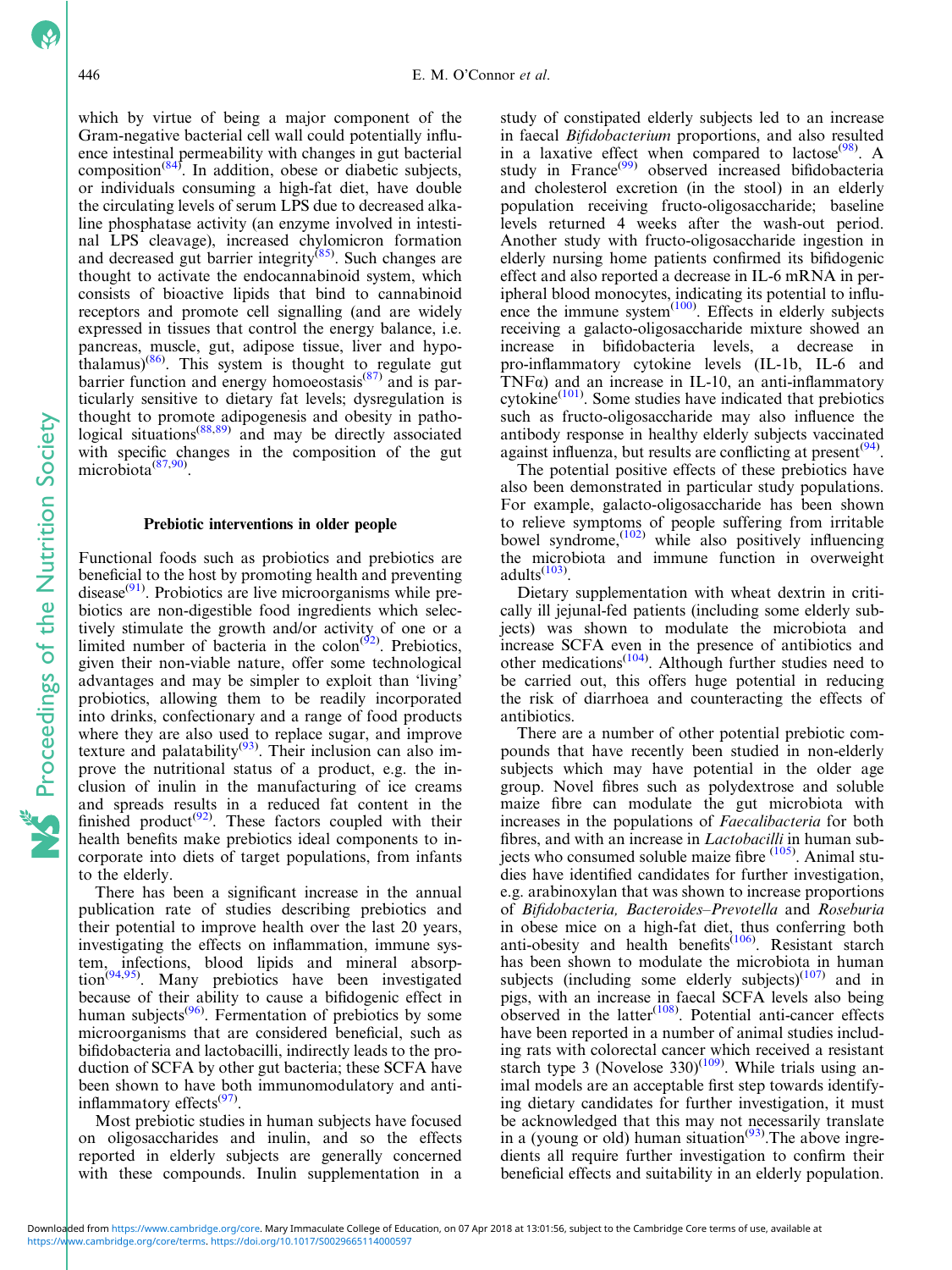Proceedings of the Nutrition Society

Proceedings of the Nutrition Society

Furthermore, the extensive inter-individual variation in gut microbiota composition which exists between similar population sub-groups<sup>[\(40,](#page-8-0)[70](#page-9-0))</sup>, including the elderly<sup>([9](#page-7-0)[,58\)](#page-8-0)</sup> suggests that the response to prebiotic supplementation may be equally varied. The initial gut microbiota composition is evidently important as certain dominant bacterial groups are known to be more nutritionally versatile<sup> $(110)$ </sup> and individuals who harbour such bacteria have previously been reported as 'non-responders'<sup>[\(96,](#page-9-0)[111](#page-10-0))</sup>. Therefore, studies to establish whether a reduced diversity microbiota can be rescued by dietary intervention and thus impact health are warranted. In addition, because individual prebiotics promote various specific individual bacterial species, the effect of combined prebiotic intervention on 'health-promoting' plyla are required. Furthermore, the timeframe required to modulate key health-related bacterial species, at an individual level, is unknown and unlikely to be uniform.

# Knowledge gaps/challenges for dietary modulation of the microbiota in older people

Although several studies  $(30,58)$  $(30,58)$  have examined the gut microbiota in elderly populations, defining it is still a challenge given the difficulty in comparing individual studies, country effect, inter-individuality and the variation in age of which the elderly study population is set<sup>[\(112](#page-10-0))</sup>. The influence of ageing on bacterial populations, e.g. Bacteroides is difficult to determine given the effect of other factors such as antibiotics treatment and hospitalisation which need to be considered $(113)$ . In fact, disruption of the gut microbiota with oral antibiotics often precedes the emergence of several enteric pathogens. Recent evidence suggests that gut mucosal carbohydrates (e.g. fructose and sialic acid) can be released and catabolised by the resident microbiota in the presence of antibiotic-associated pathogens (including Salmonella and Clostridium difficile) and can influence their competitiveness and expansion within the gut<sup>([114](#page-10-0))</sup>. These findings may have implications for designing new therapies for the prevention of antibiotic-associated pathogenic infection.

Understanding the relationship between ageing and gut microbiota will require longitudinal, multicentre studies with larger populations using standardised procedures and methods of analysis to allow direct comparison, eliminate discrepancies or identify true variation. This is also the case for identifying future nutritional products which can promote healthy ageing. While a number of studies examining the effect of dietary interventions have been carried out in human subjects (with a limited number in elderly subjects), interpreting the outcome is difficult for a number of reasons including: use of a small study population, lack of a placebo, duration of the intervention and study design $(15)$ . The dose-effect and establishing a minimum effective dose is difficult when both variation between studies and dose rates exist<sup>[\(116\)](#page-10-0)</sup>. Inter-individual variability of a response can also occur, e.g. increased Bifidobacterium abundance and decreased bacteroides abundance were not observed

following a galacto-oligosaccharide treatment which in-cluded elderly subjects<sup>[\(117\)](#page-10-0)</sup>. The choice of a particular form of prebiotic could be crucial in certain instances if it is to be effective, e.g. the chain length of arabinoxylan determines the intestinal site of fermentation, and thus the influence on bacterial populations and resulting SCFA levels is modulated $(118)$ . Resistant starch types 2 and 4 have different effects on microbiota composition because of their accessibility to the bacteria due to their chemical structures $(119)$  $(119)$ . In addition, nutrient stores avail-

crobial profile warrant further investigation. As prebiotics are classed as food substances rather than medications by the Food and Drugs Authority (USA), the requirements for manufacturers to conduct large-scale, placebo-controlled trials is small compared to clinical trials of a medicinal product where hundreds of subjects are recruited at a huge cost. However, it is important to note that if a functional claim is to be made for supposedly beneficial prebiotic foods/ingredients, they must demonstrate a positive health effect and not just alter the microbiota composition to be considered therapeutic<sup>([120](#page-10-0))</sup>. To date the majority of research on functional foods has mainly focused on the probiotics Bifidobacteria and Lactobacilli<sup>([121\)](#page-10-0)</sup> and prebiotics oligo-saccharides and inulin<sup>([122](#page-10-0))</sup>. However, considering our increasing knowledge of the gut microbiota (and the range of species present) other potential contenders such as F. prausnitzii (e.g. as a treatment for Crohn's disease<sup>[\(42\)](#page-8-0)</sup>) are emerging. The development of these functional food ingredients is a personalised healthcare strategy where the effectiveness of the product is consumer dependent, e.g. a prebiotic that promotes a particular bacterium is useless unless the organism is present in the host. It is also important for elderly and unwell populations in particular that frailty, diseases and medications are considered to prevent any adverse effects, highlighting the need for well designed, intervention trials.

able to the gut microbiota that may influence the effects of dietary interventions designed to modulate the gut mi-

### **Conclusions**

While research indicates reduced intestinal microbiota diversity particularly with advancing years and with reduced dietary diversity, it is important that future research should focus not only on establishing the core gut microbiota in elderly subjects, but also on the impact of long-term dietary intervention on microbiota modification. While we await clarification from intervention studies as to whether a reduced diversity microbiota can be rescued and modified such that it can promote and support better health outcomes in elderly populations, further studies on the elderly gut metagenomic capacity and function are required to identify important bacterial species to target for health promotion. Our expanding knowledge of gut microbiota, its influence on health and ageing is of global importance given that 22 % (2 billion) of the population will be aged 60 years and over by 2050 according to the WHO. The development of nutritional products (e.g. prebiotics) which can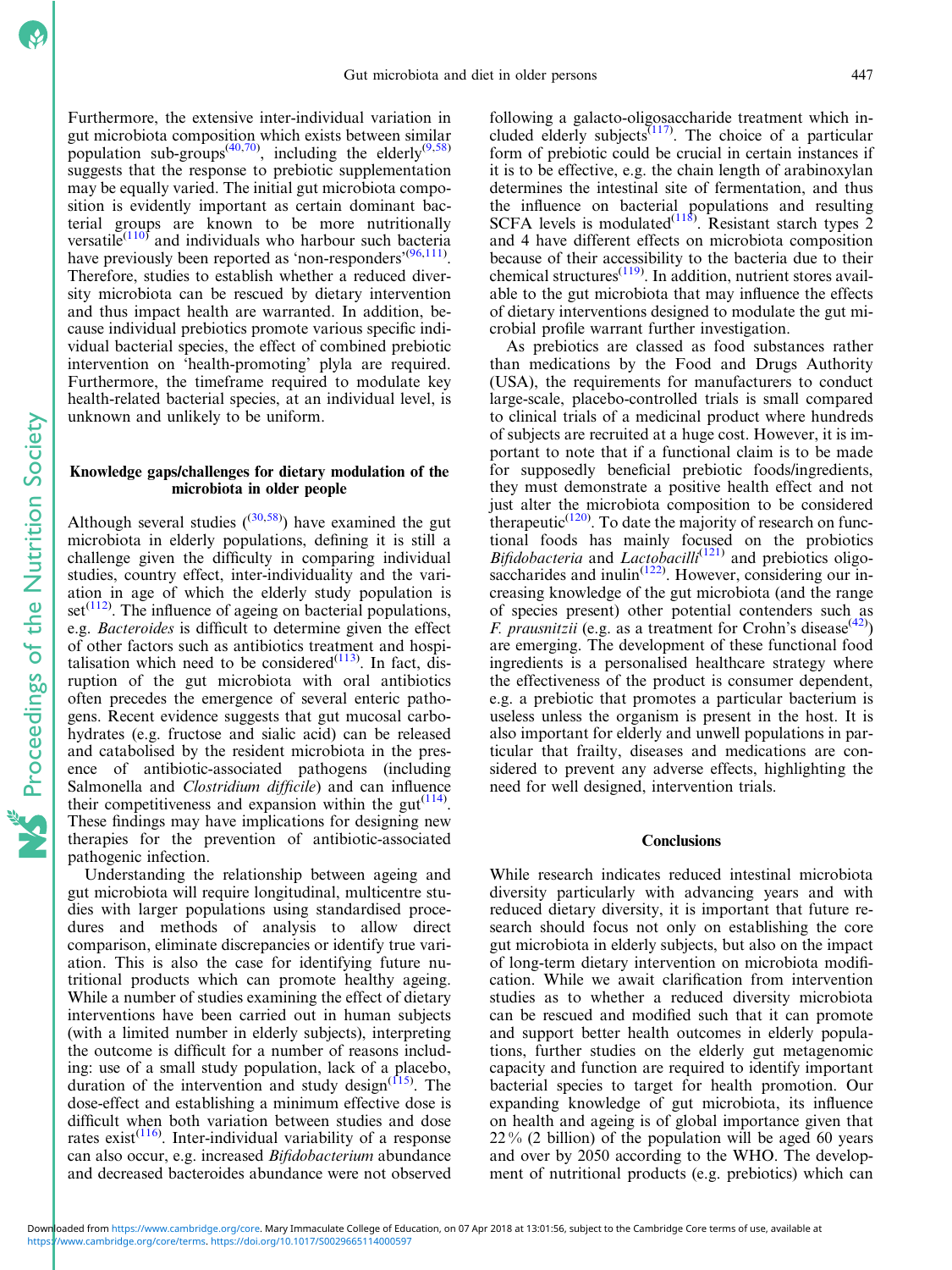<span id="page-7-0"></span>improve overall health through influencing the gut microbiota and its effects such as disease prevention and improved immune function will lead to a reduction in hospitalisation, drug intake and financial savings in the healthcare sector. This is an exciting and challenging time for all involved; however, as research continues to examine the interaction between dietary ingredients, the microbiota and influence on health, the key elements leading to the successful development of such nutritional products lie in comprehensive research which is soundly designed and executed thereby removing any ambiguity in the interpretation of results.

# Acknowledgement

We thank Dr Denise Lynch for preparing [Figure 1](#page-1-0).

# Financial Support

Work in P. W. O'T.'s laboratory was supported by Science Foundation Ireland through a Principal Investigator award and a CSET award to the Alimentary Pharmabiotic Centre, and by an FHRI award to the ELDERMET project by the Department of Agriculture, Fisheries and Marine of the Government of Ireland. The work in E. M. O'C.'s laboratory was supported by the Allen Foundation Inc., Michigan, USA.

# Conflicts of Interest

None.

# Authorship

All authors contributed to the planning, scoping and writing of this review.

# References

- 1. Ley RE, Peterson DA & Gordon JI (2006) Ecological and evolutionary forces shaping microbial diversity in the human intestine. Cell 124, 837-848.
- 2. Fraher MH, O'Toole PW & Quigley EM (2012) Techniques used to characterize the gut microbiota: a guide for the clinician. Nat Rev Gastroenterol Hepatol 9, 312–322.
- 3. Eckburg PB, Bik EM, Bernstein CN et al. (2005) Diversity of the human intestinal microbial flora. Science 308, 1635–1638.
- 4. Carroll IM, Ringel-Kulka T, Keku TO et al. (2011) Molecular analysis of the luminal- and mucosal-associated intestinal microbiota in diarrhea-predominant irritable bowel syndrome. Am J Physiol Gastrointest Liver Physiol 301, G799–G807.
- 5. Araujo-Perez F, McCoy AN, Okechukwu C et al. (2012) Differences in microbial signatures between rectal mucosal biopsies and rectal swabs. Gut Microbes 3, 530–535.
- 6. Rajilic-Stojanovic M, Heilig HG, Molenaar D et al. (2009) Development and application of the human intestinal tract chip, a phylogenetic microarray: analysis of universally conserved phylotypes in the abundant microbiota of young and elderly adults. Environ Microbiol 11, 1736–1751.
- 7. The Human Microbiome Project Consortium (2012) Structure, function and diversity of the healthy human microbiome. Nature 486, 207–214.
- 8. Qin J, Li R, Raes J et al. (2010) A human gut microbial gene catalogue established by metagenomic sequencing. Nature 464, 59–65.
- 9. Claesson MJ, Cusack S, O'Sullivan O et al. (2011) Composition, variability, and temporal stability of the intestinal microbiota of the elderly. Proc Natl Acad Sci USA 108, Suppl. 1, 4586–4591.
- 10. Mihajlovski A, Dore J, Levenez F et al. (2010) Molecular evaluation of the human gut methanogenic archaeal microbiota reveals an age-associated increase of the diversity. Environ Microbiol Rep 2, 272–280.
- 11. Faith JJ, Guruge JL, Charbonneau M et al. (2013) The long-term stability of the human gut microbiota. Science 341, 1237439.
- 12. Arumugam M, Raes J, Pelletier E et al. (2011) Enterotypes of the human gut microbiome. Nature 473, 174–180.
- 13. Huse SM, Ye Y, Zhou Y et al. (2012) A core human microbiome as viewed through 16S rRNA sequence clusters. PLoS ONE 7, e34242.
- 14. Jeffery IB, Claesson MJ, O'Toole PW et al. (2012) Categorization of the gut microbiota: enterotypes or gradients? Nat Rev Microbiol 10, 591–592.
- 15. Zoetendal EG, Akkermans AD & De Vos WM (1998) Temperature gradient gel electrophoresis analysis of 16S rRNA from human fecal samples reveals stable and host-specific communities of active bacteria. Appl Environ Microbiol 64, 3854–3859.
- 16. Dethlefsen L, Huse S, Sogin ML et al. (2008) The pervasive effects of an antibiotic on the human gut microbiota, as revealed by deep 16S rRNA sequencing. PLoS Biol 6, e280.
- 17. Jernberg C, Lofmark S, Edlund C et al. (2007) Long-term ecological impacts of antibiotic administration on the human intestinal microbiotia. ISME J 1, 56–66.
- 18. Cho I, Yamanishi S, Cox L et al. (2012) Antibiotics in early life alter the murine colonic microbiome and adiposity. Nature 488, 621–626.
- 19. O'Toole PW & Claesson MJ (2010) Gut microbiota: changes throughout the lifespan from infancy to elderly. Int Dairy J 20, 281–291.
- 20. Adlerberth I & Wold AE (2009) Establishment of the gut microbiota in Western infants. Acta Paediatr 98, 229–238.
- 21. Favier CF, Vaughan EE, De Vos WM et al. (2002) Molecular monitoring of succession of bacterial communities in human neonates. Appl Environ Microbiol 68, 219–226.
- 22. Palmer C, Bik EM, DiGiulio DB et al. (2007) Development of the human infant intestinal microbiota. PLoS Biol 5, 1556–1572.
- 23. Yatsunenko T, Rey FE, Manary MJ et al. (2012) Human gut microbiome viewed across age and geography. Nature 486, 222–227.
- 24. Turroni F, Peano C, Pass DA et al. (2012) Diversity of bifidobacteria within the infant gut microbiota. PLoS ONE 7, e36957.
- 25. Dominguez-Bello MG, Costello EK, Contreras M et al. (2010) Delivery mode shapes the acquisition and structure of the initial microbiota across multiple body habitats in newborns. Proc Natl Acad Sci USA 107, 11971–11975.

# Proceedings of the Nutrition Society Proceedings of the Nutrition Society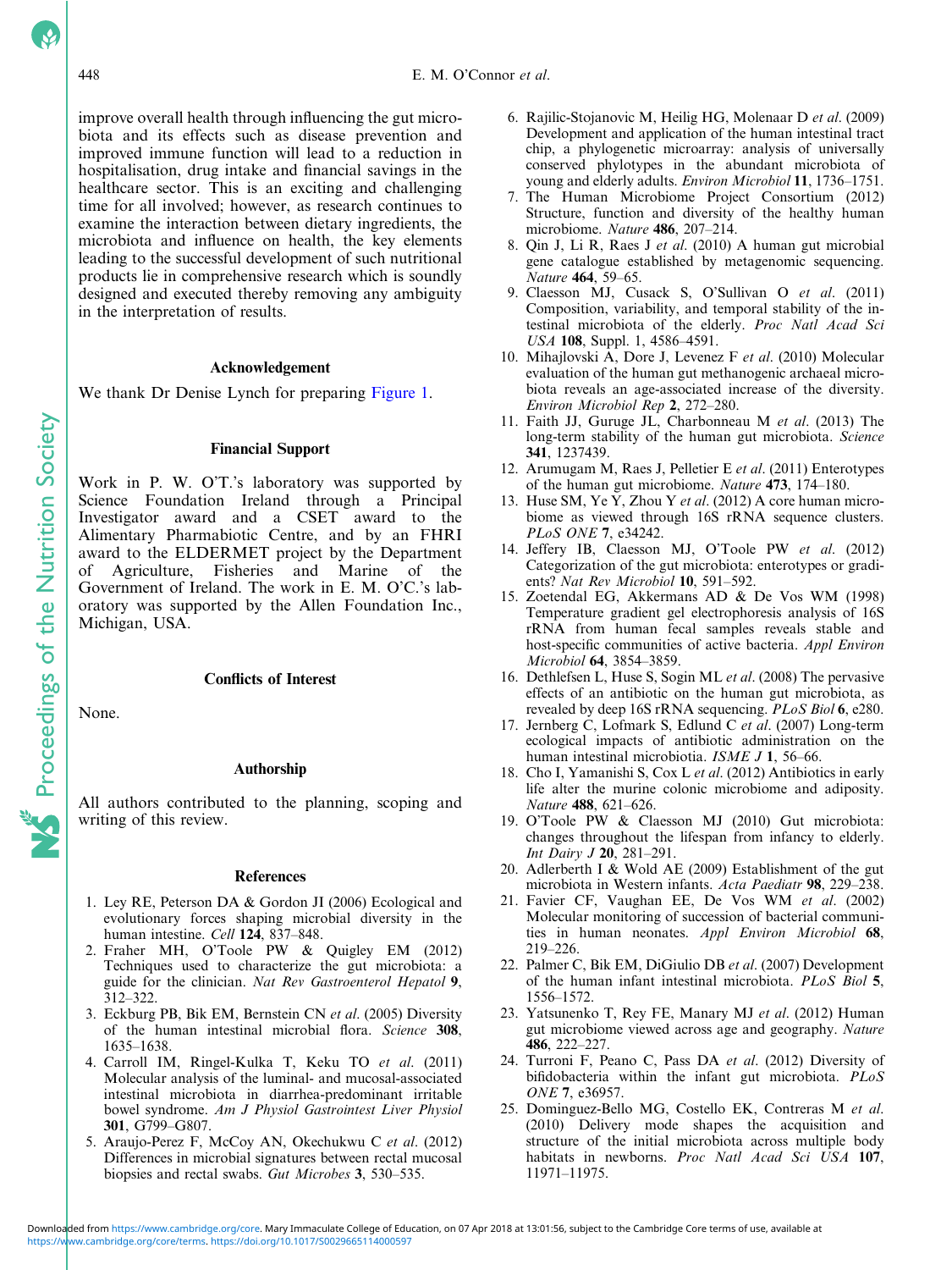- <span id="page-8-0"></span>26. Walker WA (2013) Initial intestinal colonization in the human infant and immune homeostasis. Ann Nutr Metab 63, Suppl. 2, 8–15.
- 27. Niino Y (2011) The increasing cesarean rate globally and what we can do about it. *Biosci Trends* 5, 139-150.
- 28. Sela DA & Mills DA (2010) Nursing our microbiota: molecular linkages between bifidobacteria and milk oligosaccharides. Trends Microbiol 18, 298–307.
- 29. Woodmansey EJ (2007) Intestinal bacteria and ageing. J Appl Microbiol 102, 1178–1186.
- 30. Mueller S, Saunier K, Hanisch C et al. (2006) Differences in fecal microbiota in different European study populations in relation to age, gender, and country: a cross-sectional study. Appl Environ Microbiol 72, 1027–1033.
- 31. Hopkins MJ & Macfarlane GT (2002) Changes in predominant bacterial populations in human faeces with age and with Clostridium difficile infection. J Med Microbiol 51, 448–454.
- 32. Woodmansey EJ, McMurdo ME, Macfarlane GT et al. (2004) Comparison of compositions and metabolic activities of fecal microbiotas in young adults and in antibiotictreated and non-antibiotic-treated elderly subjects. Appl Environ Microbiol 70, 6113–6122.
- 33. Franceschi C, Bonafe M, Valensin S et al. (2000) Inflamm-aging. An evolutionary perspective on immunosenescence. Ann N Y Acad Sci 908, 244–254.
- 34. van Tongeren SP, Slaets JP, Harmsen HJ et al. (2005) Fecal microbiota composition and frailty. Appl Environ Microbiol 71, 6438–6442.
- 35. Biagi E, Nylund L, Candela M et al. (2010) Through ageing, and beyond: gut microbiota and inflammatory status in seniors and centenarians. PLoS ONE 5, e10667.
- 36. de Vos WM & de Vos EA (2012) Role of the intestinal microbiome in health and disease: from correlation to causation. Nutr Rev 70, Suppl. 1, S45–S56.
- 37. Sekirov I, Russell SL, Antunes LC et al. (2010) Gut microbiota in health and disease. Physiol Rev 90, 859–904.
- 38. Manichanh C, Borruel N, Casellas F et al. (2012) The gut microbiota in IBD. Nat Rev Gastroenterol Hepatol 9, 599–608.
- 39. Jostins L, Ripke S, Weersma RK et al. (2012) Host-microbe interactions have shaped the genetic architecture of inflammatory bowel disease. Nature 491, 119–124.
- 40. Frank DN, St Amand AL, Feldman RA et al. (2007) Molecular-phylogenetic characterization of microbial community imbalances in human inflammatory bowel diseases. Proc Natl Acad Sci USA 104, 13780–13785.
- 41. Manichanh C, Rigottier-Gois L, Bonnaud E et al. (2006) Reduced diversity of faecal microbiota in Crohn's disease revealed by a metagenomic approach. Gut 55, 205–211.
- 42. Sokol H, Pigneur B, Watterlot L et al. (2008) Faecalibacterium prausnitzii is an anti-inflammatory commensal bacterium identified by gut microbiota analysis of Crohn disease patients. Proc Natl Acad Sci USA 105, 16731–16736.
- 43. Karlsson FH, Tremaroli V, Nookaew I et al. (2013) Gut metagenome in European women with normal, impaired and diabetic glucose control. Nature 498, 99–103.
- 44. Qin J, Li Y, Cai Z et al. (2012) A metagenome-wide association study of gut microbiota in type 2 diabetes. Nature 490, 55–60.
- 45. Vrieze A, Van Nood E, Holleman F et al. (2012) Transfer of intestinal microbiota from lean donors increases insulin sensitivity in individuals with metabolic syndrome. Gastroenterology 143, 913–916. e7.
- 46. Smith MI, Yatsunenko T, Manary MJ et al. (2013) Gut microbiomes of Malawian twin pairs discordant for kwashiorkor. Science 339, 548–554.
- 47. Jemal A, Bray F, Center MM et al. (2011) Global cancer statistics. CA Cancer J Clin 61, 69-90.
- 48. Wu S, Rhee KJ, Albesiano E et al. (2009) A human colonic commensal promotes colon tumorigenesis via activation of T helper type 17T cell responses. Nat Med 15, 1016–1022.
- 49. Arthur JC, Perez-Chanona E, Muhlbauer M et al. (2012) Intestinal inflammation targets cancer-inducing activity of the microbiota. Science 338, 120–123.
- 50. Castellarin M, Warren RL, Freeman JD et al. (2012) Fusobacterium nucleatum infection is prevalent in human colorectal carcinoma. Genome Res 22, 299–306.
- 51. Kostic AD, Chun E, Robertson L et al. (2013) Fusobacterium nucleatum potentiates intestinal tumorigenesis and modulates the tumor-immune microenvironment. Cell Host Microbe 14, 207–215.
- 52. Kostic AD, Gevers D, Pedamallu CS et al. (2012) Genomic analysis identifies association of Fusobacterium with colorectal carcinoma. Genome Res 22, 292–298.
- 53. O'Connor EM (2013) The role of gut microbiota in nutritional status. Curr Opin Clin Nutr Metab Care 16, 509–516.
- 54. LeBlanc JG, Milani C, de Giori GS et al. (2013) Bacteria as vitamin suppliers to their host: a gut microbiota perspective. Curr Opin Biotechnol 24, 160-168.
- 55. Collins MD, Fernandez F & Howarth OW (1985) Isolation and characterization of a novel vitamin-K from Eubacterium lentum. Biochem Biophys Res Commun 133, 322–328.
- 56. Mathers JC, Fernandez F, Hill MJ et al. (1990) Dietary modification of potential vitamin K supply from enteric bacterial menaquinones in rats. Br J Nutr 63, 639–652.
- 57. Kashyap PC, Marcobal A, Ursell LK et al. (2013) Genetically dictated change in host mucus carbohydrate landscape exerts a diet-dependent effect on the gut microbiota. Proc Natl Acad Sci USA 110, 17059–17064.
- 58. Claesson MJ, Jeffery IB, Conde S et al. (2012) Gut microbiota composition correlates with diet and health in the elderly. Nature 488, 178–185.
- 59. De Filippo C, Cavalieri D, Di Paola M et al. (2010) Impact of diet in shaping gut microbiota revealed by a comparative study in children from Europe and rural Africa. Proc Natl Acad Sci USA 107, 14691–14696.
- 60. Wu GD, Chen J, Hoffmann C et al. (2011) Linking longterm dietary patterns with gut microbial enterotypes. Science 334, 105–108.
- 61. Tremaroli V & Backhed F (2012) Functional interactions between the gut microbiota and host metabolism. Nature 489, 242–249.
- 62. Tolhurst G, Heffron H, Lam YS et al. (2012) Short-chain fatty acids stimulate glucagon-like peptide-1 secretion via the G-protein-coupled receptor FFAR2. Diabetes 61, 364–371.
- 63. Lin HV, Frassetto A, Kowalik EJ Jr et al. (2012) Butyrate and propionate protect against diet-induced obesity and regulate gut hormones via free fatty acid receptor 3-independent mechanisms. PLoS ONE 7, e35240.
- 64. Ford H & Frost G (2010) Glycaemic index, appetite and body weight. Proc Nutr Soc 69, 199–203.
- 65. Kimura I, Ozawa K, Inoue D et al. (2013) The gut microbiota suppresses insulin-mediated fat accumulation via the short-chain fatty acid receptor GPR43. Nat Commun 4, 1829.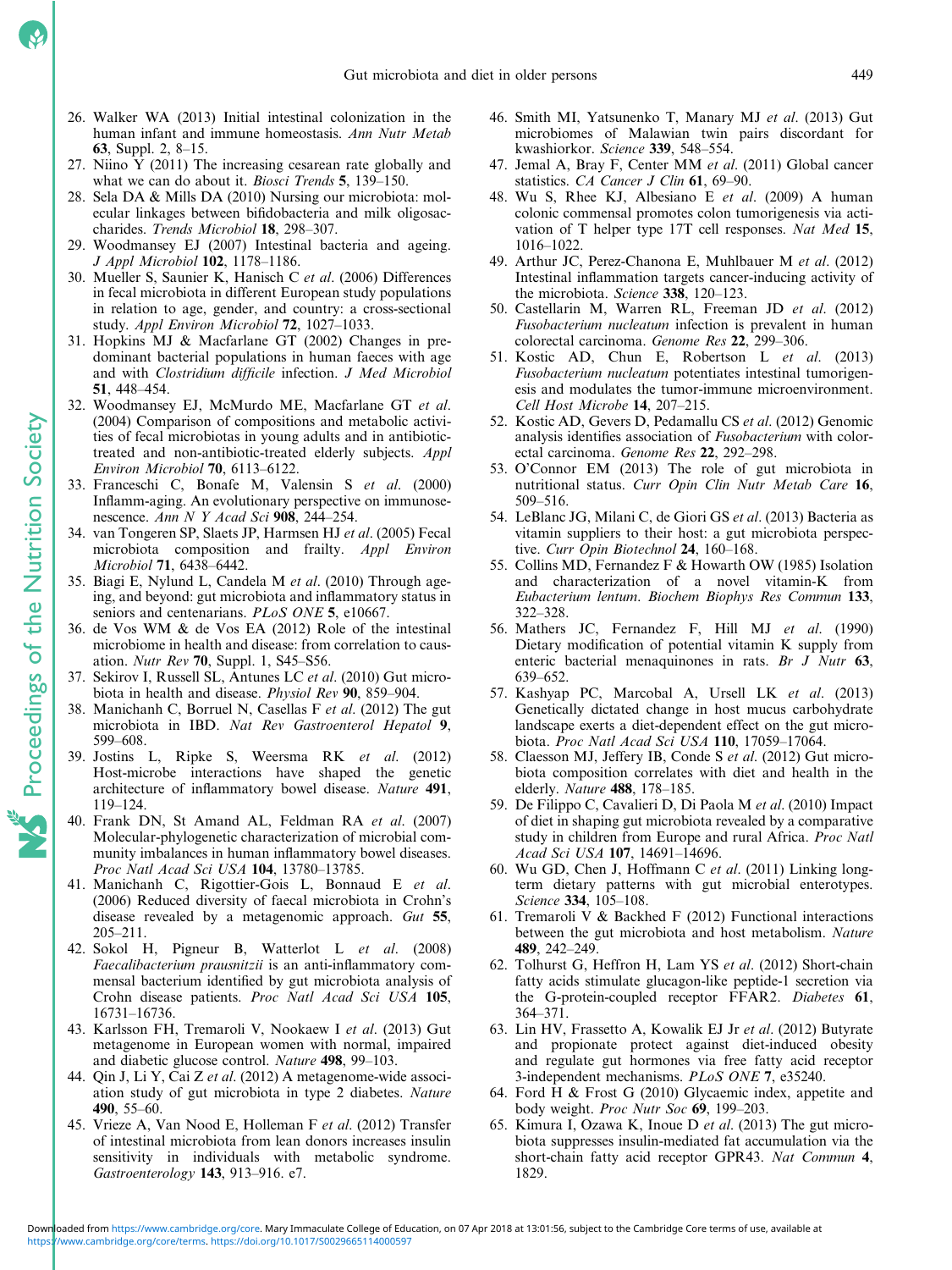- 66. Ley RE, Turnbaugh PJ, Klein S et al. (2006) Microbial ecology: human gut microbes associated with obesity. Nature 444, 1022–1023.
- 67. Duncan SH, Lobley GE, Holtrop G et al. (2008) Human colonic microbiota associated with diet, obesity and weight loss. Int J Obes 32, 1720–1724.
- 68. Schwiertz A, Taras D, Schafer K et al. (2009) Microbiota and SCFA in lean and overweight healthy subjects. Obesity (Silver Spring) 18, 190–195.
- 69. Simoes CD, Maukonen J, Kaprio J et al. (2013) Habitual dietary intake is associated with stool microbiota composition in monozygotic twins. J Nutr 143, 417–423.
- 70. Finucane MM, Sharpton TJ, Laurent TJ et al. (2014) A taxonomic signature of obesity in the microbiome? Getting to the guts of the matter. PLoS ONE 9, e84689.
- 71. David LA, Maurice CF, Carmody RN et al. (2013) Diet rapidly and reproducibly alters the human gut microbiome. Nature 505, 559–563.
- 72. Turnbaugh PJ, Hamady M, Yatsunenko T et al. (2009) A core gut microbiome in obese and lean twins. Nature 457, 480–484.
- 73. Jumpertz R, Le DS, Turnbaugh PJ et al. (2011) Energy-balance studies reveal associations between gut microbes, caloric load, and nutrient absorption in humans. Am J Clin Nutr 94, 58–65.
- 74. Russo P, Lauria F & Siani A (2010) Heritability of body weight: moving beyond genetics. Nutr Metab Cardiovasc Dis 20, 691-697.
- 75. Le Chatelier E, Nielsen T, Qin J et al. (2013) Richness of human gut microbiome correlates with metabolic markers. Nature 500, 541–546.
- 76. Cotillard A, Kennedy SP, Kong LC et al. (2013) Dietary intervention impact on gut microbial gene richness. Nature 500, 585–588.
- 77. Backhed F, Manchester JK, Semenkovich CF et al. (2007) Mechanisms underlying the resistance to diet-induced obesity in germ-free mice. Proc Natl Acad Sci USA 104, 979–984.
- 78. Turnbaugh PJ, Ridaura VK, Faith JJ et al. (2009) The effect of diet on the human gut microbiome: a metagenomic analysis in humanized gnotobiotic mice. Sci Transl Med 1, 6–14.
- 79. Fleissner CK, Huebel N, Abd El-Bary MM et al. (2010) Absence of intestinal microbiota does not protect mice from diet-induced obesity. Br J Nutr 104, 919-929.
- 80. Ridaura VK, Faith JJ, Rey FE et al. (2013) Gut microbiota from twins discordant for obesity modulate metabolism in mice. Science 341, 1241214.
- 81. Turnbaugh PJ, Ley RE, Mahowald MA et al. (2006) An obesity-associated gut microbiome with increased capacity for energy harvest. Nature 444, 1027-1031.
- 82. Turnbaugh PJ, Backhed F, Fulton L et al. (2008) Diet-induced obesity is linked to marked but reversible alterations in the mouse distal gut microbiome. Cell Host Microbe 3, 213–223.
- 83. Cani PD, Amar J, Iglesias MA et al. (2007) Metabolic endotoxemia initiates obesity and insulin resistance. Diabetes 56, 1761–1772.
- 84. Pendyala S, Walker JM & Holt PR (2012) A high-fat diet is associated with endotoxemia that originates from the gut. Gastroenterology 142, 1100–1101. e2.
- 85. Delzenne NM, Neyrinck AM & Cani PD (2011) Modulation of the gut microbiota by nutrients with prebiotic properties: consequences for host health in the context of obesity and metabolic syndrome. Microb Cell Fact 10, Suppl. 1, S10.
- 86. Matias I & Di Marzo V (2007) Endocannabinoids and the control of energy balance. Trends Endocrinol Metab 18, 27–37.
- 87. Muccioli GG, Naslain D, Backhed F et al. (2010) The endocannabinoid system links gut microbiota to adipogenesis. Mol Syst Biol 6, 392.
- 88. Pagotto U, Marsicano G, Cota D et al. (2006) The emerging role of the endocannabinoid system in endocrine regulation and energy balance. Endocr Rev 27, 73–100.
- 89. Bluher M, Engeli S, Kloting N et al. (2006) Dysregulation of the peripheral and adipose tissue endocannabinoid system in human abdominal obesity. Diabetes 55, 3053–3060.
- 90. Geurts L, Lazarevic V, Derrien M et al. (2011) Altered gut microbiota and endocannabinoid system tone in obese and diabetic leptin-resistant mice: impact on apelin regulation in adipose tissue. Front Microbiol 2, 149.
- 91. Vitali B, Ndagijimana M, Maccaferri S et al. (2012) An in vitro evaluation of the effect of probiotics and prebiotics on the metabolic profile of human microbiota. Anaerobe 18, 386–391.
- 92. Gibson GR & Roberfroid MB (1995) Dietary modulation of the human colonic microbiota: introducing the concept of prebiotics. *J Nutr* 125, 1401-1412.
- 93. Walton G, Swann J & Gibson G. (2013) Prebiotics. In The Prokaryotes, pp. 25–43. [Rosenberg E, DeLong E, Lory S, Stackebrandt E, Thompson F, editors]. Berlin, Heidelberg: Springer–Verlag.
- 94. Lomax AR & Calder PC (2009) Prebiotics, immune function, infection and inflammation: a review of the evidence. Br J Nutr 101, 633–658.
- 95. Manning TS & Gibson GR (2004) Microbial-gut interactions in health and disease. Prebiotics. Best Pract Res Clin Gastroenterol 18, 287–298.
- 96. Davis LM, Martinez I, Walter J et al. (2011) Barcoded pyrosequencing reveals that consumption of galactooligosaccharides results in a highly specific bifidogenic response in humans. PloS ONE 6, e25200.
- 97. Macfarlane GT, Steed H & Macfarlane S (2008) Bacterial metabolism and health-related effects of galactooligosaccharides and other prebiotics. J Appl Microbiol 104, 305–344.
- 98. Kleessen B, Sykura B, Zunft HJ et al. (1997) Effects of inulin and lactose on fecal microflora, microbial activity, and bowel habit in elderly constipated persons. Am J Clin Nutr 65, 1397–1402.
- 99. Bouhnik Y, Achour L, Paineau D et al. (2007) Four-week short chain fructo-oligosaccharides ingestion leads to increasing fecal bifidobacteria and cholesterol excretion in healthy elderly volunteers. Nutr J 6, 42.
- 100. Guigoz Y, Rochat F, Perruisseau-Carrier G et al. (2002) Effects of oligosaccharide on the fecal flora and nonspecific immune system in elderly people. Nutr Res 22, 13–25.
- 101. Vulevic J, Drakoularakou A, Yaqoob P et al. (2008) Modulation of the fecal microflora profile and immune function by a novel trans-galactooligosaccharide mixture (B-GOS) in healthy elderly volunteers. Am J Clin Nutr 88, 1438–1446.
- 102. Silk DB, Davis A, Vulevic J et al. (2009) Clinical trial: the effects of a trans-galactooligosaccharide prebiotic on faecal microbiota and symptoms in irritable bowel syndrome. Aliment Pharmacol Ther 29, 508–518.
- 103. Vulevic J, Juric A, Tzortzis G et al. (2013) A mixture of trans-galactooligosaccharides reduces markers of metabolic syndrome and modulates the fecal microbiota and immune function of overweight adults. *J Nutr* 143, 324–331.

# Proceedings of the Nutrition Society Proceedings of the Nutrition Society

<span id="page-9-0"></span>